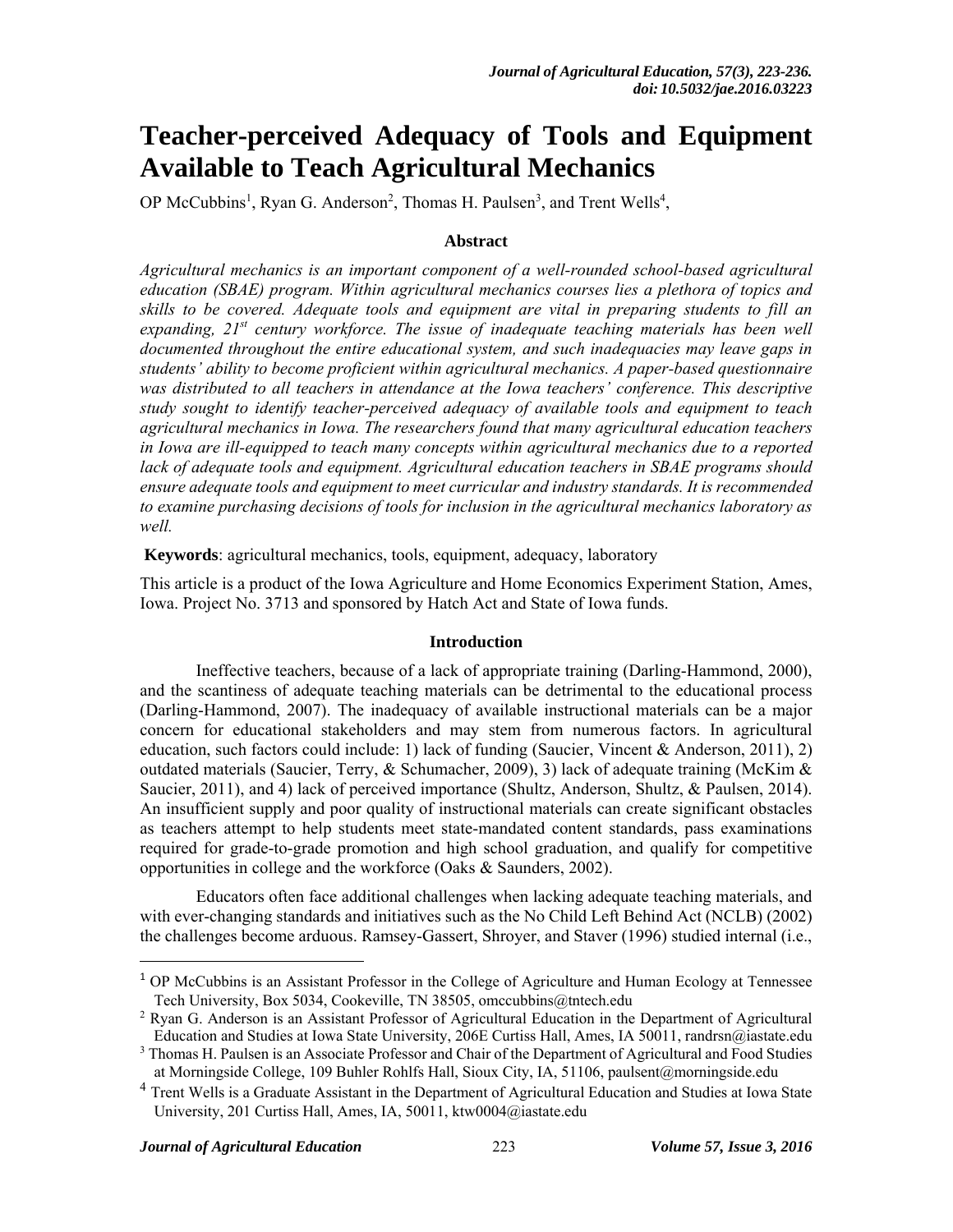within immediate control of the participant) and external (i.e., beyond immediate control of the participant) factors related to teaching self-efficacy and found resource availability as a determining factor. Teaching agricultural mechanics with inadequate resources may have the same result for secondary agricultural education teachers. Doerfert (2011) indicated that agricultural education teachers, in order to provide high-quality instruction, must have access to adequate resources. Agricultural education teachers often face many challenges in acquiring the proper tools for superior laboratory instruction (Phipps, Osborne, Dyer, & Ball, 2008). In response to this challenge, a concern regarding how Iowa agricultural education teachers perceive the adequacy of the tools and equipment in their agricultural mechanics facilities has arisen.

Niemann (1970) indicated that equipment and facilities were major areas of dissatisfaction of English elementary and secondary educators. Phipps et al. (2008) noted the same principles hold true in secondary agricultural education. Phipps et al. (2008) further posited that the primary goal of agricultural mechanics education is the development of skills necessary to perform mechanical activities within agriculture. High-quality learning experiences are necessary for students to reach their full potential with curriculum integrated in the agricultural mechanics laboratory (Wells, Perry, Anderson, Shultz, & Paulsen, 2013). Without adequate teaching materials, students are limited in their ability to master related skills, and the quality of instructional activities may also be hindered.

Lankford and Mims (1995) found that 47% of elementary art teachers felt that funding available for teaching resources was "very modest–needs to be larger" (p. 87). One respondent from the study stated, "… I use my own money to buy these things because they're important to me." (p. 88-89). The effects of inadequate resources are numerous and are not limited to elementary schools. The lack of resources has also been documented in medical schools in Australia (Crotty, 2005). The potential for low student achievement due to a lack of resources, particularly in the medical field, is unsettling. Crotty (2005) determined that Australia needed more medical graduates because of a workforce shortage, but pointed out that there are not enough clinical hospitals, or patients in the hospitals for all the medical students to be adequately trained. These medical students are required to complete training, but do not have adequate training programs or resources to do so. In agricultural education programs, funding concerns can negatively influence student achievement (Martin, Fritzsche, & Ball, 2006). Student achievement levels falter when "good teaching, a strong curriculum, and adequate resources" (Darling-Hammond, 2007, p. 258) are absent from the educational setting.

Connors and Mundt (1999) investigated the challenges and problems teachers faced early in their career. They found that the vast majority of agricultural education teachers (80.9%) classified obtaining and inventorying teaching materials, shop tools, and equipment as "important/ very important" to their position. Not only are adequate tools and equipment vital in effectively teaching a topic, the resulting competency and skills are important for employability within the agricultural industry (Slusher, Robinson, & Edwards, 2011).

Access to adequate teaching material can impact student learning opportunities as well as affect teacher self-efficacy. Researchers often ask teachers to rate their own efficacy in an attempt to understand their beliefs about specific topics (e.g., self-efficacy, motivations, etc.). Tschannen-Moran and Woolfolk Hoy (2002) found that adequate availability of teaching resources positively affects teacher efficacy. This issue becomes especially important in regards to retaining highly qualified teachers in the classroom (Darling-Hammond, 2007).

When considering laboratory supplies specific to agricultural mechanics instruction, McKim and Saucier (2013) found that acquiring teaching resources has been impeded by budgetary restrictions. Specifically, consumable supply budgets in the agricultural mechanics laboratory did not keep up with the rate of inflation over a 20-year period (McKim & Saucier, 2013). Therefore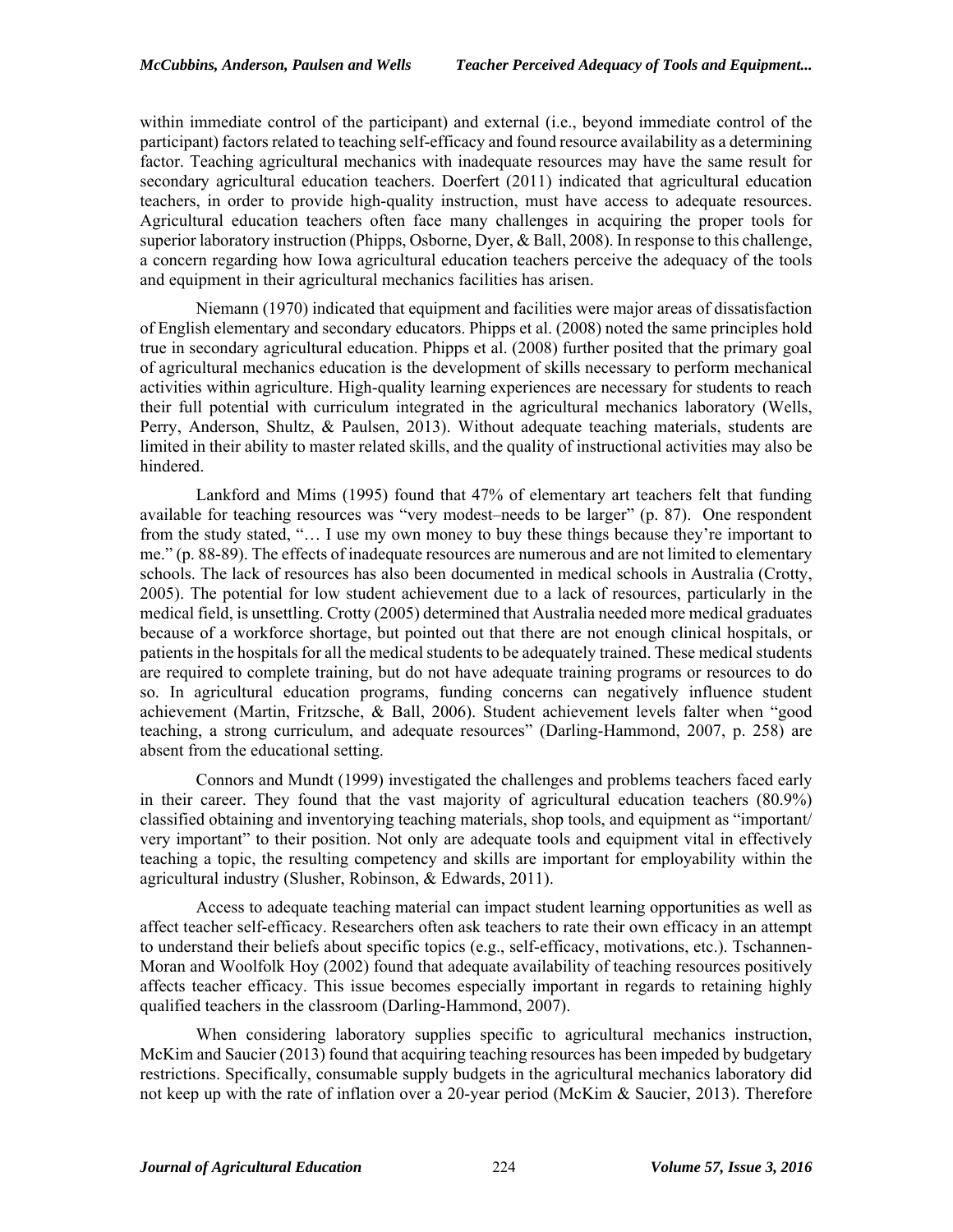teachers have typically been expected to do more with less. Research in agricultural education has reported a need for increased funding for school-based agricultural education (SBAE) programs (Connors, 1998). In order to meet national standards and adhere to educational policy requirements such as NCLB (2002), focus should be placed upon ensuring that educators are qualified and that they have access to adequate teaching materials and resources (Darling-Hammond, 2007). Are secondary agricultural education programs adequately equipped to teach the plethora of topics and skills needed in the agricultural mechanics laboratory?

# **Theoretical Framework**

 Bandura's theory of self-efficacy guided this research. Bandura (1997) defined selfefficacy as "…beliefs in one's capabilities to organize and execute the course of action required to produce given attainments" (p. 3). Self-doubt can hinder an individual's performance, while a sense of high self-efficacy can lead to improved performance guided by positive thoughts (Bandura, 1993). Bandura (1993) stated that some individuals "…regard ability as an acquirable skill that can be increased by gaining knowledge and competencies" (p. 120). Self-efficacy is heavily influenced by the perceived "modifiability of the environment" (Bandura, 1993, p. 125); an individual will exert effort dependent upon the amount of the environment that can be modified.

We operationalized this concept as the ability to adequately and properly teach agricultural mechanics in a secondary education environment, perhaps the most hands-on content area within SBAE (Phipps et al., 2008; Wells et al., 2013). Bandura (1997) further stated that personal influence on self-efficacy can stem from environmental factors (i.e., tools and equipment available for use in an agricultural mechanics laboratory). Without the availability of adequate tools and equipment to teach agricultural mechanics concepts, teachers may feel less efficacious in the content area. Due to this, a loss of confidence in teaching the subject matter may occur, possibly influencing teachers to reduce or ignore instruction in agricultural mechanics, thereby inhibiting students' exposure to this popular curriculum area (Wells et al., 2013). Interestingly, this potential chain of events could be the simple result of lacking the tools and equipment necessary to successfully teach in the content area.

# **Problem Statement & Research Objectives**

Doerfert (2011) stated that, "[a]ddressing our societal and industry challenges will require a diverse workforce that includes scientists and professionals with knowledge and skill beyond today's standards" (p. 19). Agricultural education teachers must be able to supply our society with a portion of the needed professional workforce. Supplying the necessary human capital remains a difficult task without adequate tools and materials to teach agricultural mechanics courses. Doerfert (2011) posited that "highly effective educational programs will meet the academic, career, and development needs of diverse learners in all settings and at all levels" (p. 25) as a key outcome for Priority Area 5. Doerfert also points out the difficulty in maintaining up-to-date curriculum as the technological advancements within agriculture happen so quickly. With that in mind, keeping current agricultural mechanics tools and equipment up-to-date may prove challenging for agricultural education teachers. As a result of these acknowledgements, the need to understand agricultural education teachers' perceptions regarding adequate tools and equipment to teach current concepts within agricultural mechanics is paramount, grounded within the confines of Bandura's theory of self-efficacy (1997). Additionally, this study aligns with the National Research Agenda (NRA) priority area "Sufficient Scientific and Professional Workforce that Addresses the Challenges of the  $21^{st}$  Century" (Doerfert, 2011, p. 18). As agricultural mechanics content helps to prepare the agricultural industry workforce (Slusher et al., 2011), adequate tools and equipment are required to train a well-prepared and competent workforce that will be prepared for the problems of the future.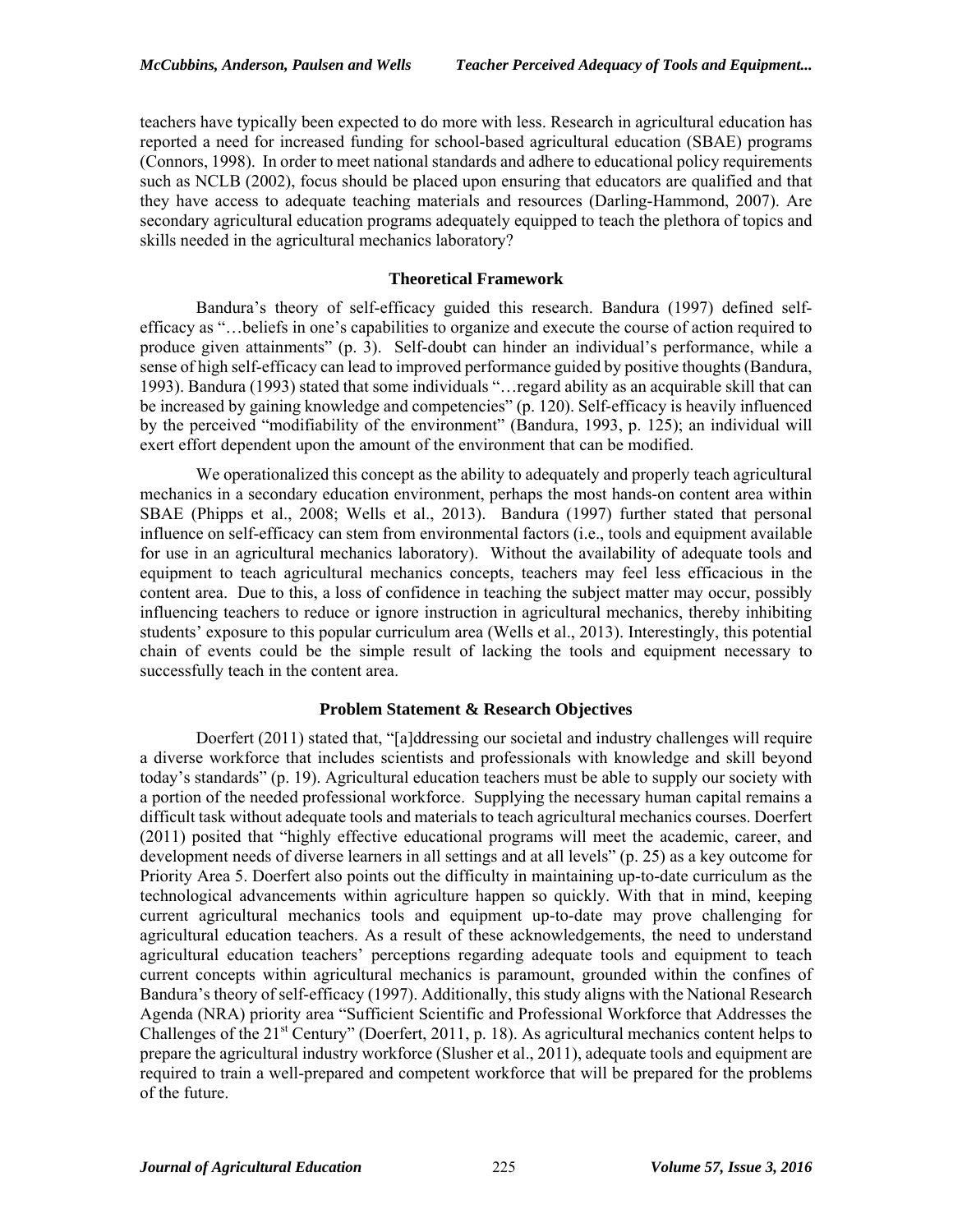The purpose of this study was to determine the adequacy of tools and equipment used within high school agricultural mechanics laboratories as perceived by agricultural education teachers in Iowa. The following objectives were identified to fulfill the purpose of this study:

- 1. Describe the adequacy level of tools and equipment available to teach Mechanics skills.
- 2. Describe the adequacy level of tools and equipment available to teach Structures/ Construction skills.
- 3. Describe the adequacy level of tools and equipment available to teach Electrical skills.
- 4. Describe the adequacy level of tools and equipment available to teach Soil and Water skills.
- 5. Describe the adequacy level of tools and equipment available to teach Power and Machinery skills.

#### **Methodology**

This descriptive study, which was part of a larger study in agricultural mechanics education, employed survey research methods. According to Ary, Jacobs, Razavieh, and Sorensen (2006), survey research methods can be used to summarize characteristics, attitudes, and opinions, which can then be utilized to accurately describe a norm. A researcher-modified, paper-based questionnaire was used to address the objectives of the study. The instrument contained three sections. Section one included 54 agricultural mechanics skills representing five constructs: Mechanic Skills, Structures/Construction, Electrical, Power and Machinery, and Soil and Water Skills. A five-point summated rating scale was used for respondents to report their perceived level of adequacy of tools and equipment available to teach selected skills in their secondary agricultural mechanics courses. Section two consisted of 15 demographic questions relating to the teacher (e.g., number of years teaching, highest level of education, and grade levels taught), and section three included nine questions about program and school characteristics (e.g., laboratory size, consumables budget, number of teachers, and scheduling system utilized).

A team of five university faculty members, with expertise in agricultural mechanics and/ or agricultural education, was utilized to establish content and face validity. Following the recommendations of Dillman, Smyth, and Christian (2009), the initial electronic version of the instrument was pretested through a pilot study of 12 agricultural education teachers in a neighboring state. Suggestions from this pilot study led researchers to adopt a paper-based instrument rather than an electronic instrument. Reliability coefficients for tool adequacy in each construct were calculated as follows: Mechanic Skills ( $\alpha$ =.953), Structures/Construction ( $\alpha$ =.956), Electrical ( $\alpha$ =.956), Power and Machinery ( $\alpha$ =.970), and Soil and Water Skills ( $\alpha$ =.898). Based on George and Mallery's (2003) suggestions, the Mechanic Skills, Structures/Construction, Electrical, and Power and Machinery constructs were rated as *Excellent*. The Soil and Water Skills construct was rated as *Good*.

 Data were collected during the 2011 Iowa agricultural education teachers' conference. This population was purposefully targeted because of the convenience to the researchers, and the likelihood of the participants to be involved in additional professional development activities such as technical training workshops (attendance is not mandatory at the Iowa agricultural education teachers' conference). Researchers distributed a questionnaire to each secondary instructor  $(N =$ 130) in attendance and asked that it be completed by the final day of the conference. Safety curriculum from the Power Tool Institute was offered as an incentive for completing and returning the questionnaire. These efforts yielded 103 usable instruments for a 79.2% response rate. The researchers did not track the number of participants that declined to participate in the study because they did not teach agricultural mechanics due to multiple researchers distributing and collecting questionnaires. Nor was additional effort made by the researchers to obtain data from non-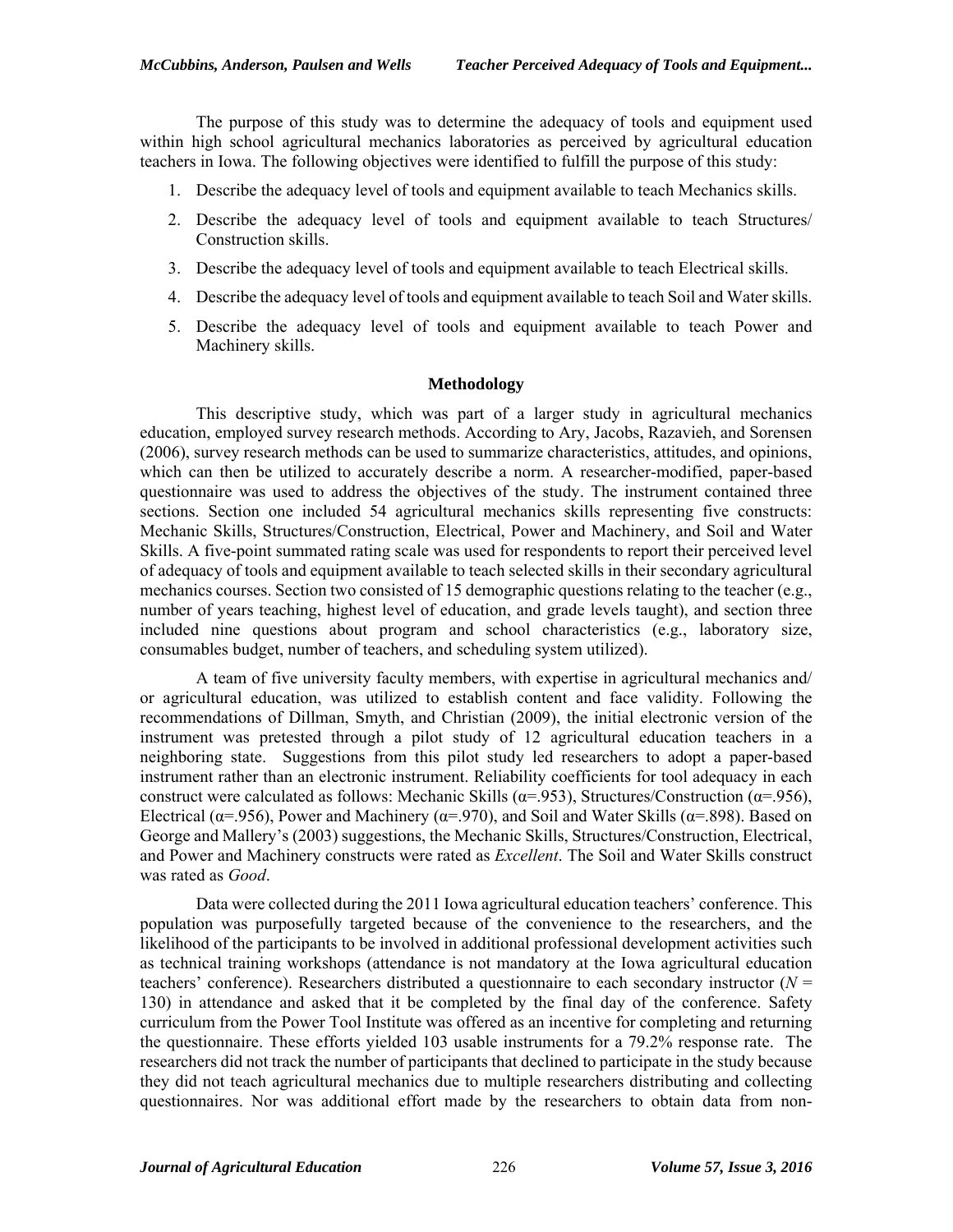respondents. As a result, non-response error was addressed following the suggestions of Miller and Smith (1983) by comparing respondents' personal and program demographic data to school and program data from the Iowa Department of Education (2010). No significant differences *(p > .05)*  for gender, age, highest degrees held, years of teaching experience, or size of school community between respondents and the general population of agricultural education teachers in Iowa were found in the Pearson's  $\chi^2$  analysis. Data were coded and analyzed using PASW Statistics 18. Descriptive statistics (frequencies, percentages, and grand means) were calculated for each of the five constructs. Findings resulting from this study should be interpreted with care and not generalized beyond the target population due to the purposefully selected sample. However, information gleaned in this study will add to the breadth of knowledge in agricultural mechanics.

#### **Results**

The typical respondent for this study was a male teacher  $(f=69, 67.0\%)$ , held a Bachelor's degree  $(f = 64, 62.1\%)$ , had five or less years of teaching experience  $(f = 32, 31.1\%)$ , was in a single teacher department  $(f = 91, 90.0\%)$  and taught in a rural school district  $(f = 80, 79.2\%)$ .

Describing the adequacy of selected agricultural mechanics tools and equipment as perceived by secondary agricultural education teachers was the purpose of this study. Fifty-four skills were separated into five constructs. These constructs included Mechanic Skills, Structures/Construction, Electrical, Power and Machinery, and Soil and Water. Individual items represented specific skills within the constructs and were rated in terms of adequacy on the following five-point summated adequacy scale: as *not at all, somewhat, moderate, strong, and very strong.* Table 1 displays the grand means and standard deviations for each construct.

Table 1

*Agricultural mechanics skill area adequacy grand means and standard deviations by construct* 

| Construct               | M    | SD   |
|-------------------------|------|------|
| Soil and Water          | 2.07 | 0.98 |
| Power and Machinery     | 2.20 | 0.96 |
| Electrical              | 2.33 | 1.16 |
| Mechanic Skills         | 2.42 | 1.07 |
| Structures/Construction | 3.07 | 1.03 |

*Note.*  $1 = Not$  at All,  $2 = Somewhat$ ,  $3 = Modernated$ ,  $4 = Strong$ ,  $5 = Very Strong$ .

Table 2 displays the perceived level of adequacy of tools and equipment available to teach soil and water skills as reported by Iowa secondary agricultural education teachers. In regards to tools in the soil and water construct, teachers reported them as only being somewhat adequate (*GM*   $= 2.07$ , *SD* = 0.98). However, when considering each individual item, the mode of each skill was rated not at all adequate.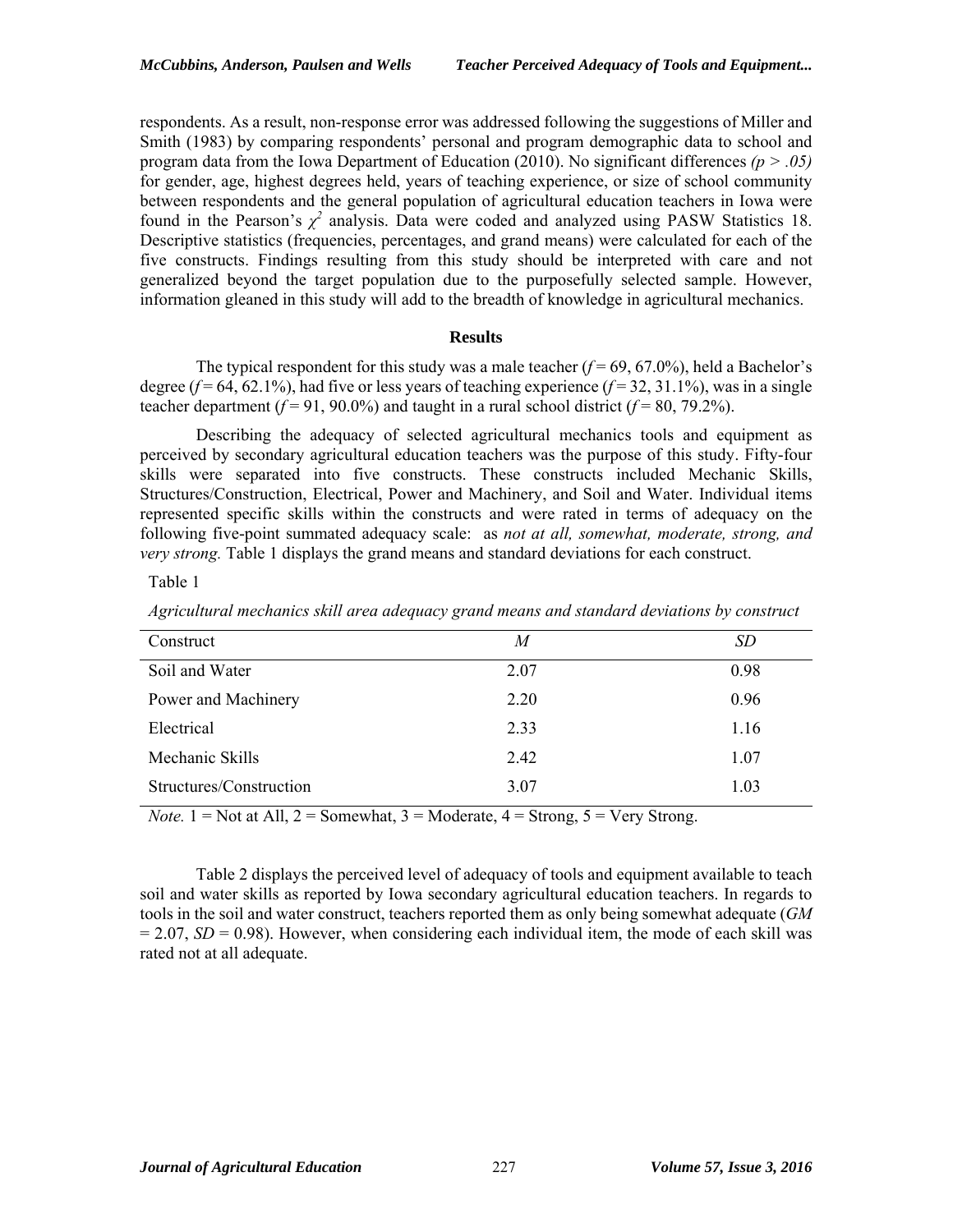*Agricultural Education Teachers' Perceived Adequacy of Available Tools to Teach Soil and Water Skills*

|                                            |                  | Not at All     | Somewhat | Moderate | Strong   | Very Strong |
|--------------------------------------------|------------------|----------------|----------|----------|----------|-------------|
|                                            | $\boldsymbol{n}$ | $f(^{0}/_{0})$ | $f(\%)$  | $f(\%)$  | $f(\%)$  | $f(\%)$     |
| Profile Leveling                           | 75               | 40(53.3)       | 18(24.0) | 11(14.7) | 5(6.7)   | 1(1.3)      |
| Differential Leveling                      | 76               | 39(51.3)       | 19(25.0) | 10(13.2) | 7(9.2)   | 1(1.3)      |
| Use of Survey<br>Equipment                 | 84               | 38(45.2)       | 15(17.9) | 14(16.7) | 14(16.7) | 3(3.6)      |
| <b>Global Positioning</b><br>Systems (GPS) | 85               | 31(36.5)       | 20(23.5) | 17(20.0) | 14(16.5) | 3(3.5)      |
| Legal Land<br>Descriptions                 | 88               | 21(23.9)       | 19(21.6) | 19(21.6) | 16(18.2) | 13(14.8)    |

*Note*. Construct grand mean = 2.07. Construct SD = 0.98. Bold indicates highest mode per skill.  $1 = Not at All, 2 = Somewhat, 3 = Modern, 4 = Strong, 5 = Very Strong.$ 

Perceived level of adequacy of tools and equipment available to teach each skill within the Power and Machinery construct is displayed in Table 3. Similar to the Soils and Water construct, teachers perceived the adequacy of tools and equipment available to teach Power and Machinery skills as *somewhat* adequate (*GM* = 2.19, *SD* = 0.95). Fourteen of the 15 individual skills were rated *not at all* adequate. Small Engine Safety was the only skill that where the mode was rated above the *not at all* adequate indicator. It was considered to have *strong* adequacy by participants  $(f = 21)$ , 24.7%).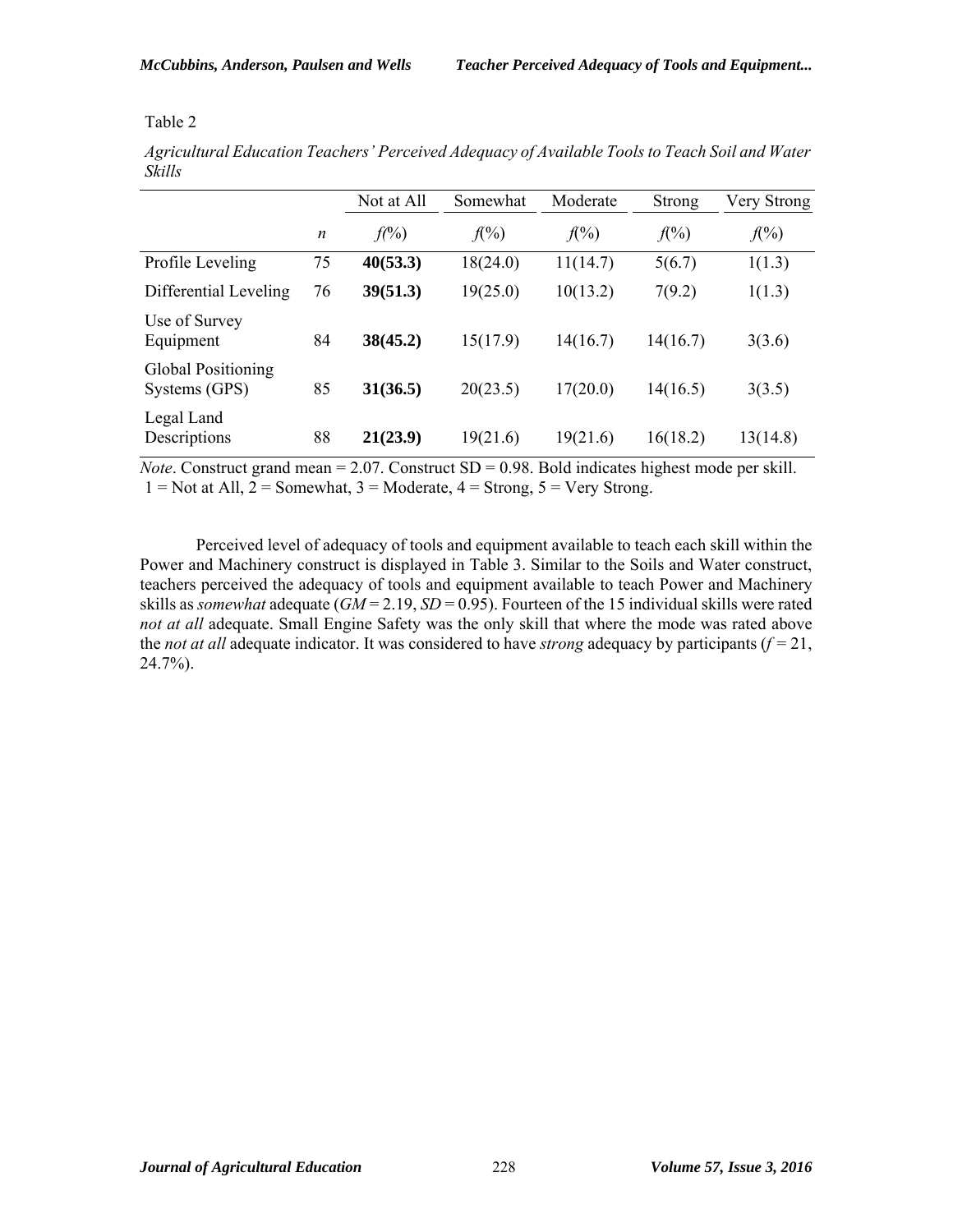|                                     |                  |                  |                  |                  |                  | Very             |
|-------------------------------------|------------------|------------------|------------------|------------------|------------------|------------------|
|                                     |                  | Not at All       | Somewhat         | Moderate         | Strong           | Strong           |
|                                     | $\boldsymbol{n}$ | $f(\frac{9}{6})$ | $f(\frac{9}{6})$ | $f(\frac{9}{6})$ | $f(\frac{9}{6})$ | $f(\frac{9}{6})$ |
| <b>Tractor Overhaul</b>             | 81               | 37(45.7)         | 19(23.5)         | 19(23.5)         | 5(6.2)           | 1(1.2)           |
| <b>Tractor Driving</b>              | 82               | 36(43.9)         | 21(25.6)         | 15(18.3)         | 8(9.8)           | 2(2.4)           |
| <b>Tractor Selection</b>            | 79               | 35(44.3)         | 21(26.6)         | 16(20.3)         | 7(8.9)           | 0(.0)            |
| <b>Tractor Operation</b>            | 81               | 35(43.2)         | 20(24.7)         | 16(19.8)         | 10(12.3)         | 0(.0)            |
| <b>Tractor Maintenance</b>          | 82               | 34(41.5)         | 18(22.0)         | 21(25.6)         | 7(8.5)           | 2(2.4)           |
| <b>Tractor Safety</b>               | 83               | 34(41.0)         | 15(18.1)         | 20(24.1)         | 10(12.0)         | 4(4.8)           |
| Service Machinery                   | 82               | 33(40.2)         | 17(20.7)         | 21(25.6)         | 10(12.2)         | 1(1.2)           |
| <b>Machinery Selection</b>          | 81               | 32(39.5)         | 20(24.7)         | 17(21.0)         | 12(14.8)         | 0(.0)            |
| Machinery Operation                 | 83               | 32(38.6)         | 21(25.3)         | 18(21.7)         | 11(13.3)         | 1(1.2)           |
| <b>Tractor Service</b>              | 83               | 32(38.6)         | 19(22.9)         | 22(26.5)         | 7(8.4)           | 3(3.6)           |
| Machinery<br>and<br>Power<br>Safety | 85               | 30(35.3)         | 14(16.5)         | 19(22.4)         | 16(18.8)         | 6(7.1)           |
| Small Engine Services - 2<br>Cycle  | 86               | 24(27.9)         | 18(20.9)         | 22(25.6)         | 17(19.8)         | 5(5.8)           |
| Small Engine Overhaul               | 83               | 22(26.5)         | 17(20.5)         | 19(22.9)         | 20(24.1)         | 5(6.0)           |
| Small Engine Services - 4<br>Cycle  | 85               | 21(24.7)         | 18(21.2)         | 20(23.5)         | 20(23.5)         | 6(7.1)           |
| <b>Small Engine Safety</b>          | 85               | 20(23.5)         | 15(17.6)         | 17(20.0)         | 21(24.7)         | 12(14.1)         |

*Agricultural Education Teachers' Perceived Adequacy of Available Tools to Teach Power and Machinery Skills*

*Note*. Construct grand mean = 2.20. Construct SD = 0.95. Bold indicates highest mode per skill.  $1 = Not at All, 2 = Somewhat, 3 = Modern, 4 = Strong, 5 = Very Strong$ 

Teachers in Iowa also reported the overall adequacy of available tools for instruction in the Electrical construct as somewhat adequate  $(GM = 2.33, SD = 1.16)$ . When considering items individually, the adequacy of tools available to teach each of the skills was rated as *not at all adequate*. Reported ratings by teachers concerning the adequacy of tools available to teach Electrical skills are displayed in Table 4.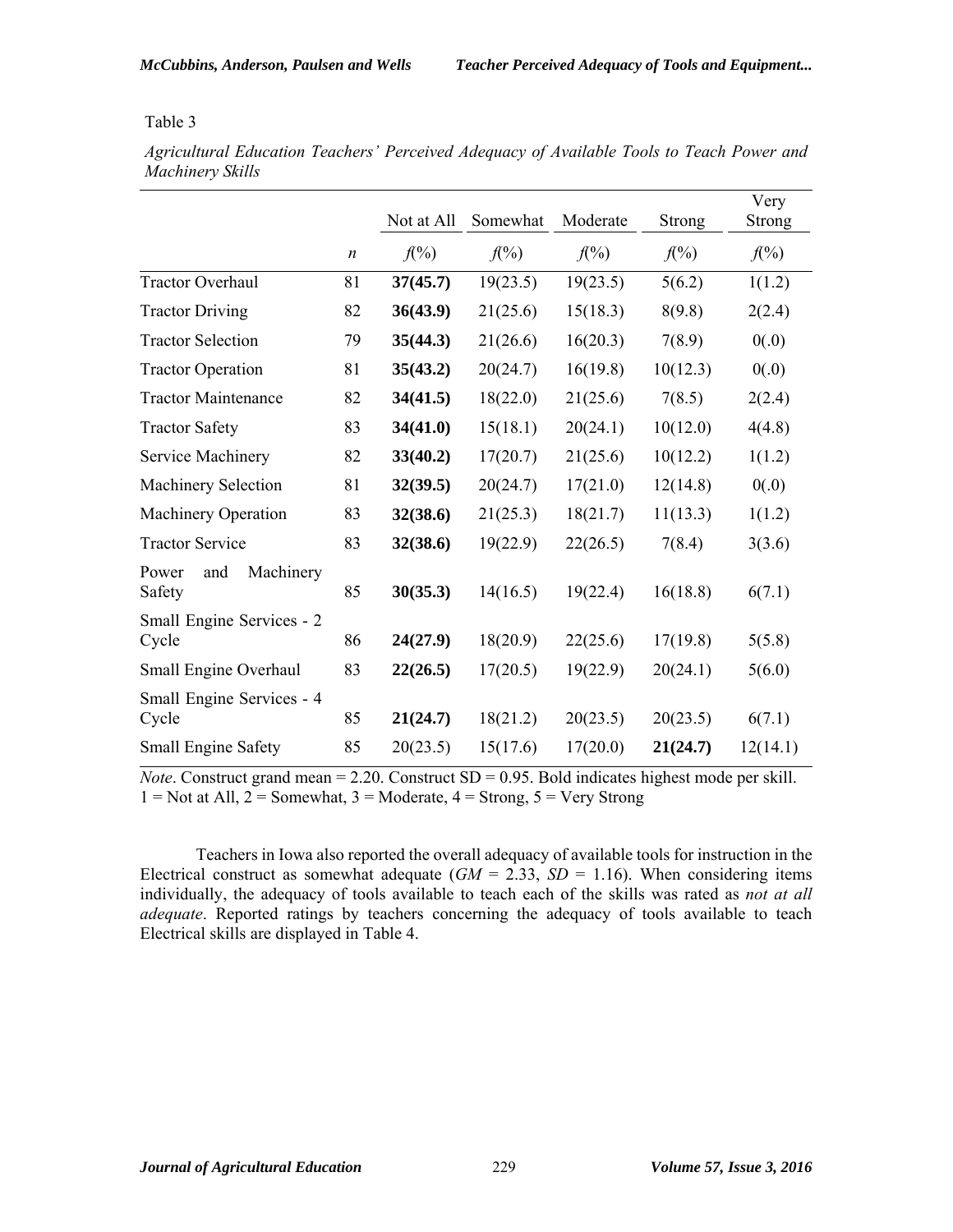*Agricultural Education Teachers' Perceived Adequacy of Available Tools to Teach Electrical Skills*

|                                          |                  | Not at All | Somewhat | Moderate | <b>Strong</b> | Very<br><b>Strong</b> |
|------------------------------------------|------------------|------------|----------|----------|---------------|-----------------------|
|                                          | $\boldsymbol{n}$ | $f(\%)$    | $f(\%)$  | $f(\%)$  | $f(\%)$       | $f(\%)$               |
| <b>Cleaning Motors</b>                   | 78               | 37(47.4)   | 18(23.1) | 15(19.2) | 7(9.0)        | 1(1.3)                |
| <b>Types of Electrical Motors</b>        | 82               | 35(42.7)   | 19(23.2) | 18(22.0) | 9(11.0)       | 1(1.2)                |
| <b>Electricity Controls</b>              | 85               | 29(34.1)   | 18(21.2) | 22(25.9) | 13(15.3)      | 3(3.5)                |
| <b>Electrician Tools</b>                 | 87               | 27(31.0)   | 16(18.4) | 20(23.0) | 15(17.2)      | 9(10.3)               |
| <b>Electrical Safety</b>                 | 84               | 26(31.0)   | 14(16.7) | 15(17.9) | 16(19.0)      | 13(15.5)              |
| Wiring Skills (Switches $\&$<br>Outlets) | 87               | 25(28.7)   | 16(18.4) | 20(23.0) | 17(19.5)      | 9(10.3)               |

*Note*. Construct grand mean = 2.41. Construct SD = 1.06. Bold indicates highest mode per skill.  $1 = Not at All, 2 = Somewhat, 3 = Modern, 4 = Strong, 5 = Very Strong$ 

The tools available to teach skills identified in the Mechanics construct were rated as *somewhat adequate* (*GM* = 2.42, *SD=1.07)*. Teachers reported having *strongly adequate* tools to aid them in teaching oxy-acetylene cutting  $(f=28, 29.8\%)$ , welding safety  $(f=29, 31.2\%)$ , and arc welding (*f* = 25, 26.6%); while tools for 11 of the 19 skills were reported as *not at all adequate*. Computer aided design  $(f = 42, 53.8\%)$  and fencing  $(f = 42, 52.5\%)$  had the highest reported inadequacy of tools available. Frequencies and percentages for each skill within the Mechanic skills construct are displayed in Table 5.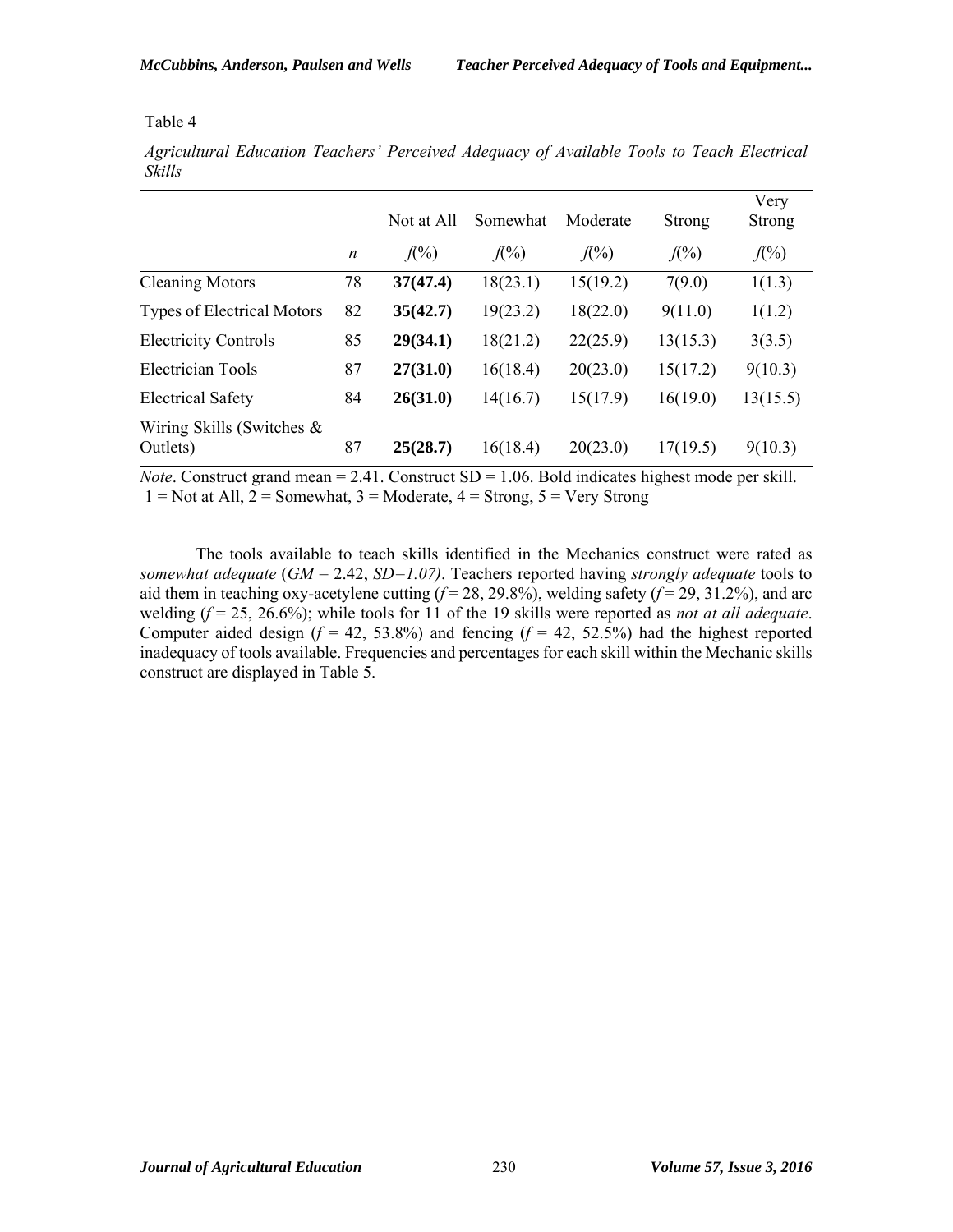*Agricultural Education Teachers' Perceived Adequacy of Available Tools to Teach Mechanic Skills* 

|                              |             | Not at All       | Somewhat         | Moderate         | Strong           | Very<br>Strong   |
|------------------------------|-------------|------------------|------------------|------------------|------------------|------------------|
|                              | $\mathbf n$ | $f(\frac{9}{6})$ | $f(\frac{9}{6})$ | $f(\frac{9}{6})$ | $f(\frac{9}{6})$ | $f(\frac{9}{6})$ |
| <b>Computer Aided Design</b> | 78          | 42(53.8)         | 10(12.8)         | 16(20.5)         | 5(6.4)           | 5(6.4)           |
| Fencing                      | 80          | 42(52.5)         | 16(20.0)         | 15(18.8)         | 6(7.5)           | 1(1.3)           |
| Oxy-propylene Cutting        | 80          | 40(50.0)         | 12(15.0)         | 15(18.8)         | 1215.0           | 1(1.3)           |
| Pipe Cut. And Threading      | 79          | 36(45.6)         | 17(21.5)         | 15(19.0)         | 9(11.4)          | 2(2.5)           |
| Plumbing                     | 82          | 34(41.5)         | 20(24.4)         | 20(24.4)         | 6(7.3)           | 2(2.4)           |
| GTAW Welding (TIG)           | 83          | 34(41.0)         | 14(16.9)         | 15(18.1)         | 8(9.6)           | 12(14.5)         |
| Hot Metal Work               | 82          | 30(36.6)         | 26(31.7)         | 16(19.5)         | 8(9.8)           | 2(2.4)           |
| Cold Metal Work              | 82          | 30(36.6)         | 21(25.6)         | 20(24.4)         | 10(12.2)         | 1(1.2)           |
| Metallurgy & Metal Work      | 82          | 27(32.9)         | 22(26.8)         | 21(25.6)         | 8(9.8)           | 4(4.9)           |
| <b>Tool Conditioning</b>     | 82          | 25(30.5)         | 22(26.8)         | 23(28.0)         | 10(12.2)         | 2(2.4)           |
| Mechanical Safety            | 85          | 23(27.1)         | 14(16.5)         | 20(23.5)         | 18(21.2)         | 10(11.8)         |
| Soldering                    | 86          | 25(29.1)         | 26(30.2)         | 19(22.1)         | 12(14.0)         | 4(4.7)           |
| Plasma Cutting               | 88          | 21(23.9)         | 9(10.2)          | 25(28.4)         | 17(19.3)         | 16(18.2)         |
| GMAW Welding (MIG)           | 91          | 12(13.2)         | 17(18.7)         | 22(24.2)         | 20(22.0)         | 20(22.0)         |
| Oxy-acetylene Welding        | 93          | 12(12.9)         | 17(18.3)         | 28(30.1)         | 23(24.7)         | 13(14.0)         |
| Oxy-acetylene Cutting        | 94          | 8(8.5)           | 16(17.0)         | 26(27.7)         | 28(29.8)         | 16(17.0)         |
| <b>Welding Safety</b>        | 93          | 7(7.5)           | 8(8.6)           | 22(23.7)         | 29(31.2)         | 27(29.0)         |
| Oxy-acetylene Brazing        | 89          | 21(23.6)         | 14(15.7)         | 20(22.5)         | 25(28.1)         | 9(10.1)          |
| SMAW Welding (ARC)           | 94          | 7(7.4)           | 16(17.0)         | 23(24.5)         | 25(26.6)         | 23(24.5)         |

*Note*. Construct grand mean = 2.41. Construct  $SD = 1.06$ . Bold indicates highest mode per skill.  $1 = Not at All, 2 = Somewhat, 3 = Modern, 4 = Strong, 5 = Very Strong$ 

Table 6 displays Iowa secondary agricultural education teachers' perceived level of adequacy of available tools in the Structure and Construction skills construct area as *moderately adequate* ( $GM = 3.07$ ,  $SD = 1.03$ ). This is the only construct area in which respondents identified tools as having a *moderate* level of adequacy as measured by the overall tools available to teach the skills identified. Of the nine specific skills within the Structure and Construction construct area, the highest mode for three skills occurred in the *moderate adequacy* category and the remaining six skills were nestled in the *strongly adequate* category.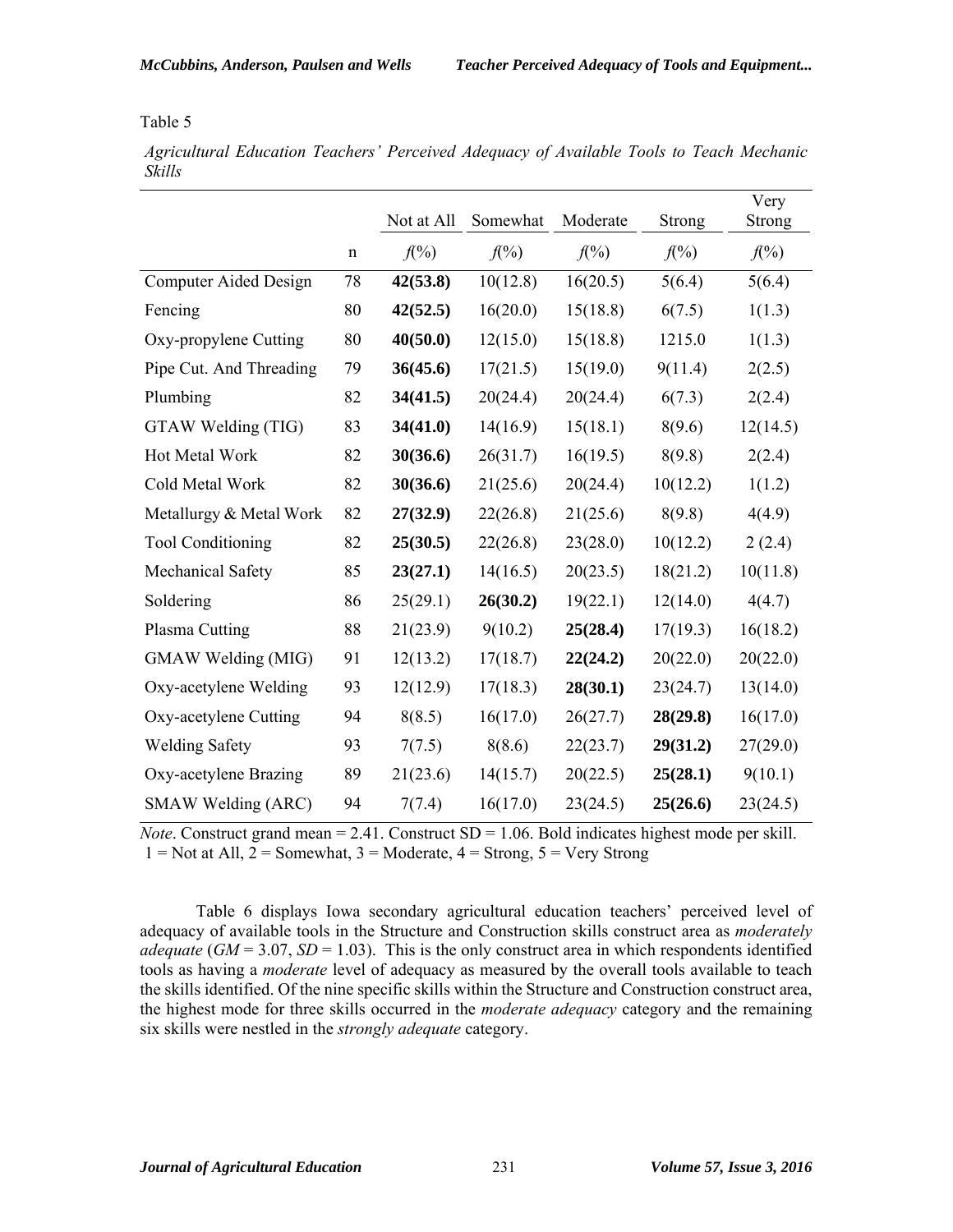|                                           |                  | Not at All | Somewhat | Moderate | <b>Strong</b> | Very<br>Strong |
|-------------------------------------------|------------------|------------|----------|----------|---------------|----------------|
|                                           | $\boldsymbol{N}$ | $f(\%)$    | $f(\%)$  | $f(\%)$  | $f(\%)$       | $f(\%)$        |
| Fasteners                                 | 84               | 16(18.8)   | 13(15.3) | 29(34.1) | 22(25.9)      | 4(4.7)         |
| Concrete                                  | 84               | 17(20.2)   | 19(22.6) | 23(27.4) | 21(25)        | 4(4.8)         |
| Drawing and<br>Sketching                  | 83               | 15(18.1)   | 19(22.9) | 24(28.9) | 19(22.9)      | 6(7.2)         |
| <b>Construction Skills</b><br>(Carpentry) | 87               | 14(16.1)   | 11(12.6) | 20(23.0) | 33(37.9)      | 9(10.3)        |
| Selection of<br>Materials                 | 86               | 12(14)     | 13(15.1) | 26(30.2) | 32(37.2)      | 3(3.5)         |
| <b>Bill of Materials</b>                  | 88               | 12(13.6)   | 10(11.4) | 21(23.9) | 33(37.5)      | 12(13.6)       |
| Construction $&$<br>Shop Safety           | 89               | 11(12.4)   | 7(7.9)   | 18(20.2) | 34(38.2)      | 19(21.3)       |
| Wood Working<br><b>Hand Tools</b>         | 90               | 8(8.9)     | 13(14.4) | 23(25.6) | 30(33.3)      | 16(17.8)       |
| Wood Working<br>Power Tools               | 89               | 8(8.9)     | 11(12.4) | 22(24.7) | 31(34.8)      | 17(19.1)       |

*Agricultural Education Teachers' Perceived Adequacy of Available Tools to Teach Structure and Construction Skills*

*Note*. Construct grand mean  $= 3.06$ . Construct  $SD = 1.03$ . Bold indicates highest mode per skill.

 $1 = Not at All, 2 = Somewhat, 3 = Modern, 4 = Strong, 5 = Very Strong.$ 

# **Conclusions, Implications, & Recommendations**

Based on the findings of this study, it can be concluded that agricultural mechanics laboratories in Iowa are poorly equipped to teach many skill areas within agricultural mechanics. Respondents indicated four of the five construct areas had only *somewhat adequate* tools available to teach skills. In terms of having the tools and equipment with which to teach a specific skill, the findings of the present study indicate that agricultural education teachers in Iowa were most equipped to teach welding safety compared to all other skills within agricultural mechanics. It is reassuring that safety has been addressed, but this finding is of great concern to teacher educators in Iowa, as many agricultural education teachers may not, due to a reported lack of adequate tools, be equipped to teach the breadth of topics within the broad content area of agricultural mechanics. Inadequate resources in the classroom can severely hinder learning for students (Darling-Hammond, 2007). As basic agricultural mechanics competence is important to prospective agricultural industry employers (Slusher et al. 2011), it is important that agricultural education teachers be adequately equipped to teach a wide range of mechanics-related topics.

Another interesting takeaway is the reported lack of adequate tools to teach skills relating to technology (i.e., GPS, surveying, computer aided design, electrical motors, etc.). For example, the researchers noted that 60% of teachers reported available tools needed for instruction in GPS technologies were *somewhat*  $(f = 20, 23.5\%)$  or *not at all*  $(f = 31, 36.5\%)$  adequate. Yet at the same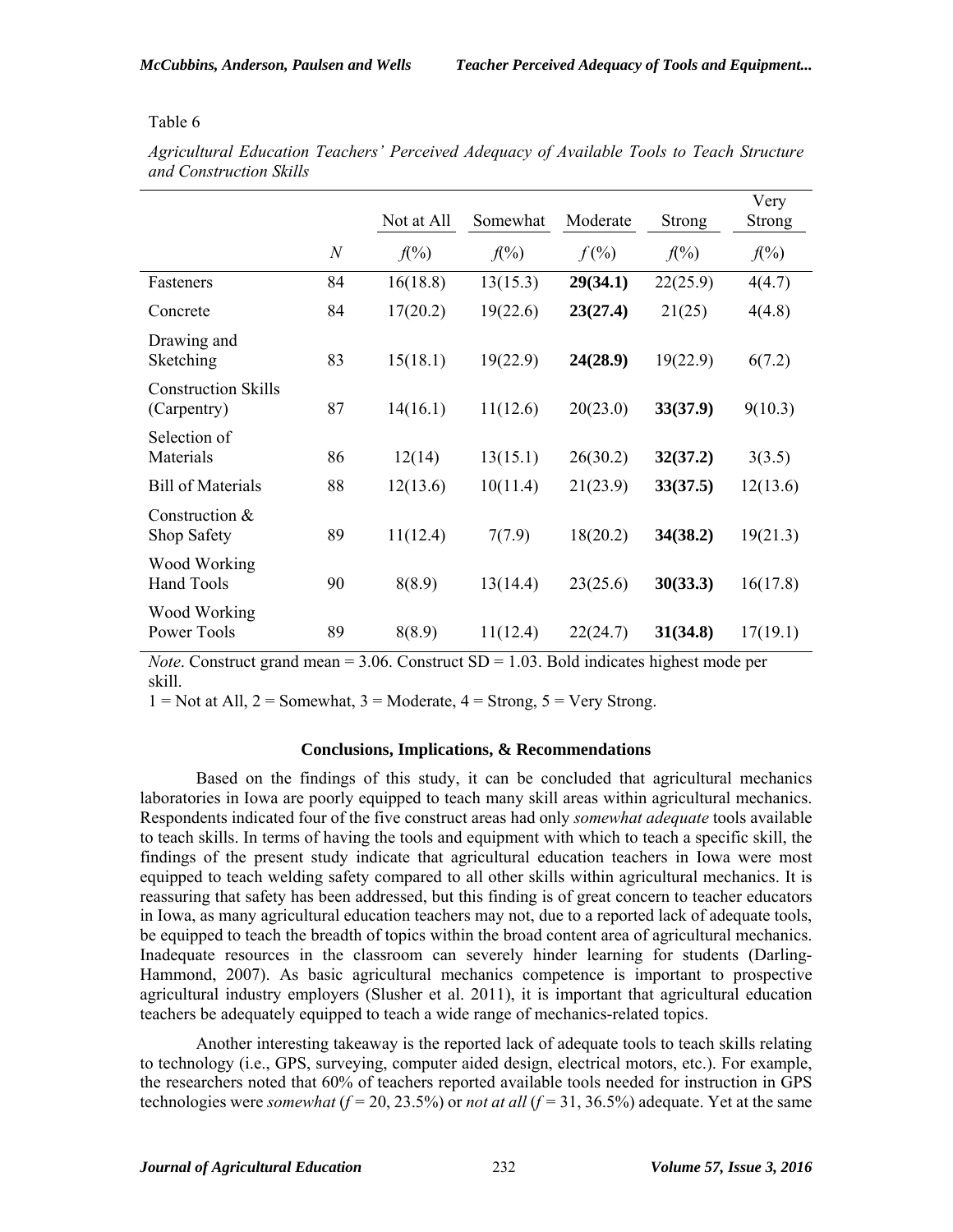time, agricultural education teachers in Iowa found these same skills very important for inclusion in the agricultural mechanics curriculum (Shultz et al., 2014). Several other technology-related skills included tools that were rated at a low level of adequacy (i.e., *somewhat* or *not at all adequate*). This seems counterintuitive and undermines the philosophy that secondary agricultural education must be preparing students to work with a wide variety of technologies used in industry (Doerfert, 2011). Is more in-service training regarding technology usage in agriculture still desired or warranted, particularly as it applies to instruction in the area of agricultural mechanics, or is obtaining teaching materials and equipment still a concern for teachers (Connors, 1998; Connors & Mundt, 1999)? Doerfert (2011) noted that agricultural technology is in a constant state of change, and teachers must be adequately equipped to properly educate students in this dynamic, everchanging field. Furthermore, the demand for high-skill, high-wage workers drives the need to fill positions with knowledgeable and skilled candidates (Slusher, Robinson, & Edwards, 2011). Agricultural education teachers not teaching specific skills or subjects with the construct areas considered in this study could also explain the lack of adequate tools. In turn, the lack of adequate teaching materials as well as the absence of selected content areas can fundamentally undercut high-quality agricultural education. Teacher-perceived self-efficacy to teach specific skills may also be a factor in the respondents' reported adequacy of available tools.

From the perspective of Bandura's theory of self-efficacy (1997), it was interesting to view the areas of agricultural mechanics in which low levels of adequate tools and equipment were reported (e.g., profile leveling, computer aided design, etc.), as this may also be the areas wherein teachers may have the least self-efficacy. Free CAD software is readily available, which led the researchers to conclude that it may be difficult for teachers to gain access to computers. It could also revolve around teacher's lack of training in CAD, and other technology-rich skill areas, that may lead to avoidance of teaching a skill area. It may have also been easier for respondents to report not having adequate tools if no effort is exerted to acquire proper tools and equipment. In turn, there exists the possibility that these tools and equipment have not been procured or maintained by teachers due to a lack of self-efficacy, interest, desire, or ability to instruct in the relevant content areas. This would support Bandura's (1993) explanation on the development of self-efficacy via perceived level of environmental modifiability. It stands to reason that if a teacher has limited or nonexistent self-efficacy in a selected area of instruction, then he or she may decline to offer instruction in that particular area. Predictably, the pursuit of tools and equipment necessary to teach that content will be minimized when compared to content in which a teacher's self-efficacy, interest, desire, or ability to teach are high. However, as Wells et al. (2013) illustrated, instructional choices can hold implications for future teachers as well, especially when considering the possibility that the forthcoming generation of teachers may draw their content choices upon personal and professional interests and past experiences in SBAE.

Regarding these conclusions, could the reported tool inadequacies identified by the respondents in this study reflect upon their beliefs regarding the importance of these topics for inclusion in the agricultural mechanics curriculum? Shultz et al. (2014) compiled a listing of selected agricultural mechanics topics that detailed agricultural education teachers' perceptions of importance to teach within SBAE programs. It is interesting to note that many of the topics within the present study that held lower levels of tool adequacy also held lower levels of importance within Shultz et al.'s (2014) study. Alternatively; items reported as having high importance were reported in the present study as having higher levels of adequate tools. This finding seems to suggest the possibility that secondary agricultural education teachers may have ensured tools were available for topics that they perceived to be important. A full comparative analysis would be beneficial, but is beyond the scope of the present study. Lamentably, the findings from this study led to more questions than answers, yet provide a foundation for future research in agricultural mechanics instruction.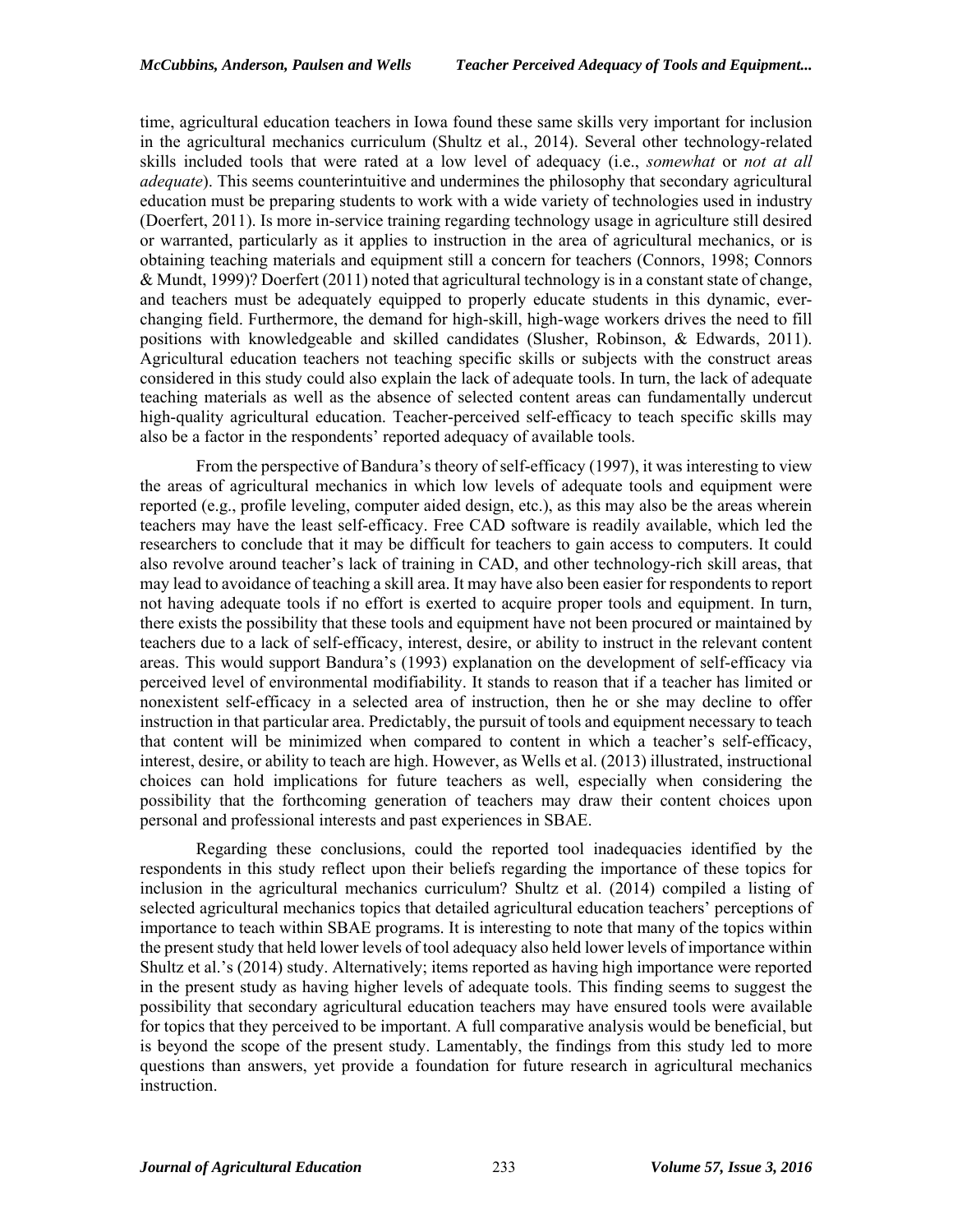An additional question should be considered: Does tool adequacy reflect upon teachers' course content selections? Attention should be drawn to the content areas of electrical skills, power and machinery skills, and soil and water skills. As described in the present study, it appeared that the agricultural education teachers often expressed that the available tools to teach the skills within the aforementioned content areas were *not at all adequate*. Could this be an indication of a perception by teachers that instruction in these specific areas is not needed or warranted? The possibility does exist that the tools receiving a lower adequacy rating (i.e., *not at all* or *somewhat adequate*) correlate to skill areas that may be taught in industrial technology programs. Thus, this could be a limitation of the present study. It is conceivable, and should be noted, that the lack of inclusion of these topics within secondary agricultural education programs may lead to a diminishing role of agricultural mechanics instruction in Iowa, ultimately costing valuable industry-based instruction and exposure.

Future research in agricultural mechanics instruction should seek to build upon the current body of research in regard to agricultural education teachers' curriculum choices, tool selection and availability, and tool and equipment adequacy based on industry standards. In considering the observations listed previously, it is recommended that research should also examine the perceptions of teacher's tool selection criteria. Research shows that secondary agriculture teachers feel obtaining and inventorying teaching materials, shop tools, and equipment is of paramount importance (Connors & Mundt, 1999) but no relevant research has explored tool selection criteria. This could provide further insight on why specific tools are selected over others, or not selected at all. Could the tool selection choice be based upon offerings in other areas of the school (i.e., industrial technology)?

Examining the quality of agricultural mechanics instruction received at the post-secondary level as it relates to tool adequacy is also recommended. More specifically, the possibility does exist that a lack of quality post-secondary agricultural mechanics instruction could compromise the quality of agricultural mechanics instruction offered at the secondary level. This could potentially influence the type, quality, and quantity of tools selected for inclusion in secondary agriculture programs. Secondary agricultural education teachers should strive to provide quality instruction with the use of quality teaching resources (Darling-Hammond, 2007) in the overall program, and specifically in the agricultural mechanics laboratory.

It may be of interest for researchers to explore purchasing decisions within school-based agricultural education programs. Where are they purchasing the tools? Are they coming from the local hardware store, the big box stores, direct from industry or through the tool catalog companies? Do agricultural education teachers purchase high-quality tools (i.e., commercial/industrial grade) or lower quality tools (i.e., residential grade)? With the lack of agricultural mechanics coursework completed at the university level do they even know that there is a difference in the quality of tools available? Do the teachers know where to purchase industrial grade equipment and tools that will hold up to the wear and tear of frequent usage? Essentially, are the agricultural education teachers getting the most tool for their dollar? The decision (intentionally or unknowingly) to save money by purchasing residential grade tools and equipment could cost a SBAE programs more money in the long run and lead to a decrease in tools available to use.

Additional research concerning the age and condition of available tools may also provide insight on the disparity of tool adequacy among the agricultural mechanics domains. It is further recommended that secondary agricultural education teachers work to ensure that agricultural mechanics facilities are adequately stocked with tools appropriate for both curricular and industry demands. Do agricultural education teachers seek out industry donations for equipment and consumables to stretch their already diminished budget (McKim & Saucier, 2013)? Are the teachers asking for educational discounts for the tools and equipment that they purchase? An examination on the use of the agricultural mechanics laboratory is recommended, specifically looking if the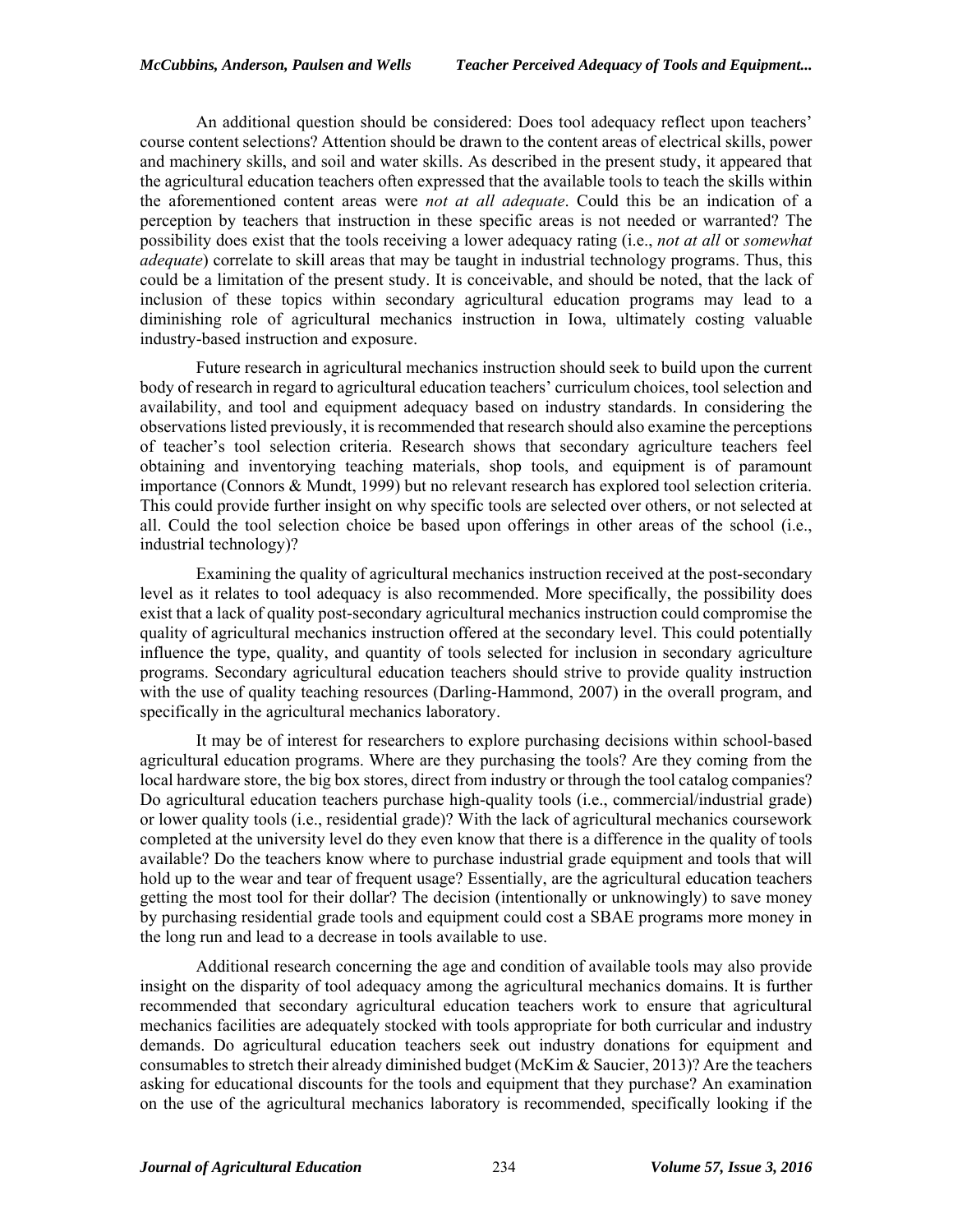program is self-sustaining or money generation operation. If programs lack many of the tools of the trade, how can optimum education occur in the wide range of mechanics-based career areas (i.e., agriculture)? Further, what effects could the lack of adequate tool supplies have on the quality of the overall agricultural education program? Research that addresses whether specific topics (i.e., welding) are taught within the agricultural education curricula or in another department within the school (i.e., industrial technology) would also greatly benefit the agricultural mechanics research body.

#### **References**

- Ary, D., Jacobs, L., Razavieh, A., & Sorensen, C. (2006). *Introduction to research in education.* (7th ed.). Belmont, CA: Wadsworth Publishing.
- Bandura, A. (1993). Perceived self-efficacy in cognitive development and functioning. *Educational Psychologist, 28*(2), 117-148.
- Bandura, A. (1997). *Self-efficacy: The exercise of control,* New York: W.H. Freeman.
- Connors, J. J. (1998). A regional Delphi study of the perceptions of NVATA, NASAE, and AAAE members on critical issues facing secondary agricultural education programs. *Journal of Agricultural Education*, *39*(1), 37-47. doi:10.5032/jae.199801037
- Connors, J. J., & Mundt, J. P. (1999). Problems and challenges associated with the first years of teaching agriculture: a framework for preservice and inservice education. *Journal of Agricultural Education, 40*(1), 38-48. doi: 10.5032/jae.1999.01038
- Crotty, B. J. (2005). More students and less patients: the squeeze on medical teaching resources. [Editorial] *Medical Journal of Australia*, *183*(9), 444-445.
- Darling-Hammond, L. (2000). Teacher quality and student achievement. *A review of state policy evidence: Education Policy Analysis archives*, *8*(1), 1-44.doi: http://dx.doi.org/10.14507/epaa.v8n1.2000
- Darling-Hammond, L. (2007). Race, inequality and educational accountability: The irony of 'No Child Left Behind'. *Race Ethnicity and Education*, *10*(3), 245-260.
- Dillman, D. A., Smyth, J. D., & Christian, L. M. (2009). *Internet, mail, and mixed-mode surveys: The tailored design method (3rd ed.).* Hoboken, NJ: John Wiley & Sons, Inc.
- Doerfert, D. L. (Ed.) (2011). *National research agenda: American Association for Agricultural Education's research priority areas for 2011-2015*. Lubbock, TX: Texas Tech University, Department of Agricultural Education and Communications.
- George, D., & Mallery, P. (2003). *SPSS for Windows step by step: A simple guide and reference. 11.0 update* (4th ed.). Boston, MA: Allyn & Bacon.
- Lankford, E. L., & Mims, S. K. (1995). Time, money, and the new art education: a nationwide investigation. *National Art Education Association*, *36*(2), 84-95. Retrieved from http://www.jstor.org/stable/1320740
- Martin, M. J., Fritzsche, J. A., & Ball, A. L. (2006). A Delphi study of teachers' and professionals' perceptions regarding the impact of the No Child Left Behind legislation on secondary agricultural education programs. *Journal of Agricultural Education, 47*(1), 101-109. doi: 10.5032/jae.2006.01101
- McKim, B. R., & Saucier, P. R. (2011). Agricultural mechanics laboratory management professional development needs of Wyoming secondary agriculture teachers. *Journal of Agricultural Education, 52*(3), 75-86. doi: 10.5032/jae.2011.03075